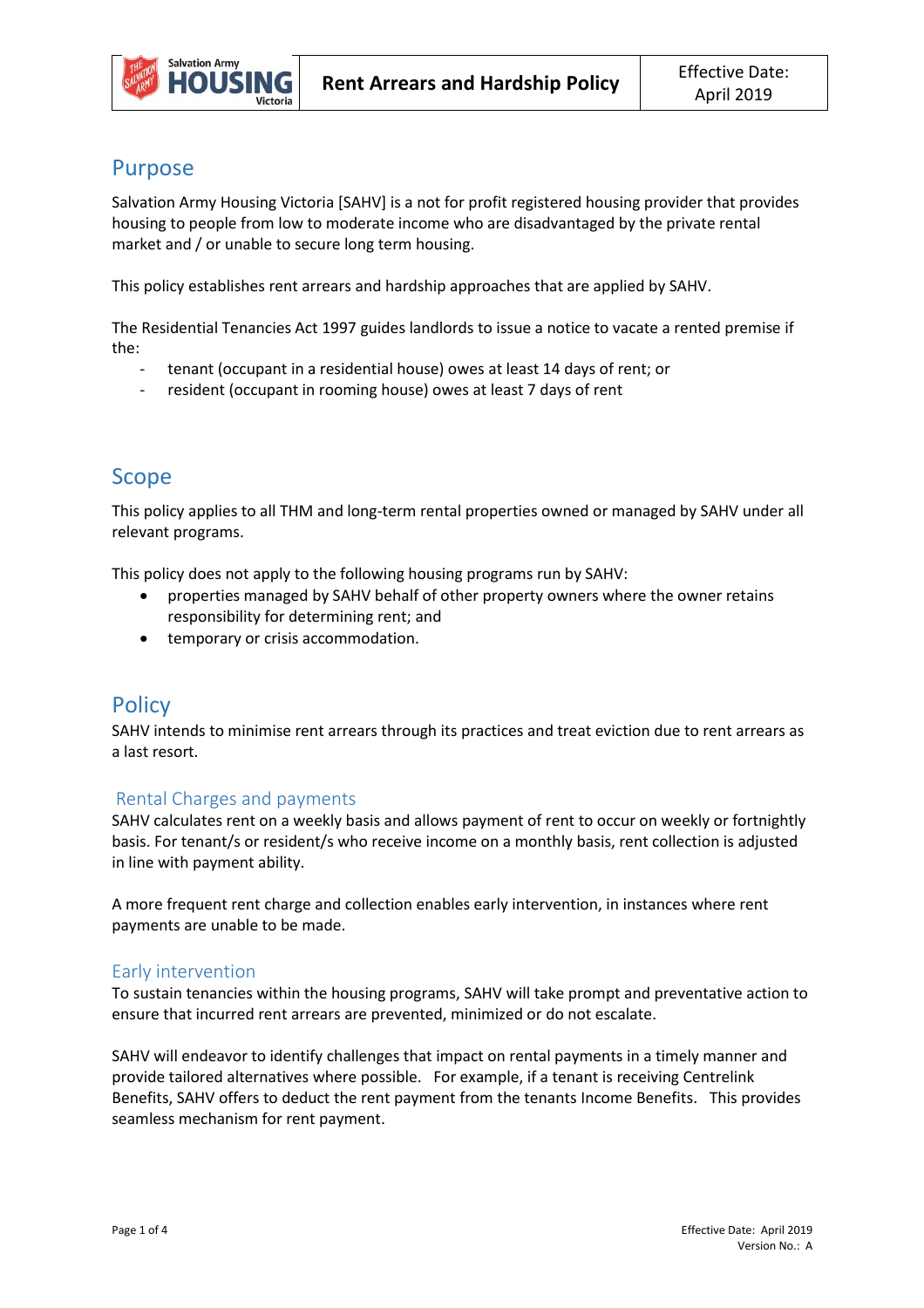

#### Communication and Hardship Assessment

SAHV will ring you as soon as the rent arrears have been incurred.

SAHV will work with the tenant to determine the rental payment challenges and potential support to address these identified challenges. To help with this process, SAHV will review the:

- rent payment history;
- **EXECTE HIGHT III III SAHV and / or support services;**
- rental debt amount; and / or
- rent deduction method.

SAHV will review if rent deductions methods, cycle or process needs to be amended to enable the tenant / resident to make timely rental payments.

If the resident / tenant has a Support Worker, SAHV will liaise with the Support Worker to ensure relevant referrals and / or support is assigned to support the tenant with the identified challenge. In instances where the tenant / resident does not have any support worker, SAHV will make appropriate referrals to support agencies.

SAHV will clearly outline the legal processes concerning rent arrears, that allows the tenant / resident to make an informed decision on how to proceed with the rental arrears debt.

### Rent arrear recovery

#### Early Rent Arrears Recovery methods

After the assessment, SAHV will try to offer alternatives to ensure rent arrears debt is contained and to prevent Tribunal proceedings, that could lead to eviction.

SAHV can offer a range of options, such as:

- re-payment agreement plan; or
- **agreement of a lump sum payment;**
- **F** if circumstances have changed, SAHV will seek evidence of household income to be able to adjust rent in line with received income (refer to Rent Setting Policy).

This allows the tenant to remedy the rent arrears debt and come to an agreement with SAHV to assist the repayment of rent arrears debt.

#### Rent Arrears Recovery methods

If the resident / tenant does not make an agreement with SAHV or make a payment of the outstanding rent payment within 14 days in residential properties or 7 days in rooming house occupancies, then SAHV will send a letter and a Notice to Vacate.

The tenant can contact SAHV to negotiate a review and assessment of rent arrears debt.

#### Re-payment agreement

If the tenant complies with the re-payment agreement, then SAHV will not pursue legal action due to rent arrears.

Further legal action may be pursued in instances where the resident / tenant does not comply with the re-payment agreement and / or does not engage with SAHV to address the rent arrears debt.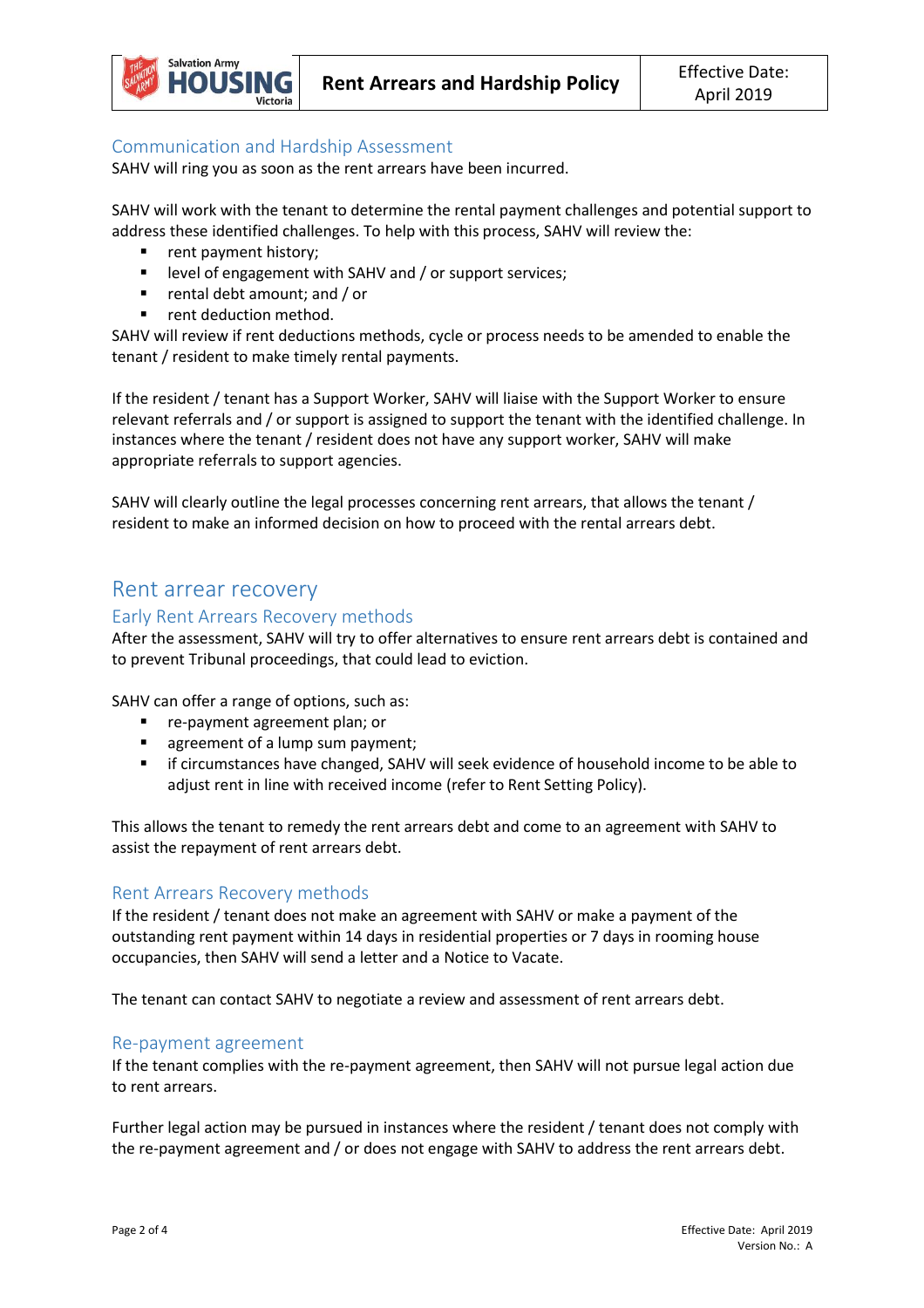

### Rent Arrears legal process

Reasonable steps to enable the tenant to address rent arrears will be taken before the landlord seeks an order of possession or proceeds with eviction processes.

A Notice to Vacate in line with Residential Tenancies Act, Section 246 will be issued to tenant / resident who have breached the section by not paying rent of more than 14 days for residential properties and 7 days for rooming house properties.

If no rent payments are made in line with the notice, then an application to Victorian Residential Tenancies Tribunal (VCAT) will be made by SAHV. At the VCAT hearing it will be determined whether an Order for Possession or an Order for Possession Agreement will be applied.

Through an Order of Possession, SAHV is able to obtain a Warrant of Possession during (which may lead to an eviction) the six month Order for Possession period as per the RTA (s.351).

# Definitions

| In this policy:                                 |                                                                                                                                                                                                                                                                                                |
|-------------------------------------------------|------------------------------------------------------------------------------------------------------------------------------------------------------------------------------------------------------------------------------------------------------------------------------------------------|
| <b>Eviction</b>                                 | The process of removing a person(s) from the occupation of a property,<br>after a Warrant of Possession has been obtained. The Warrant of<br>Possession is executed by the Police.                                                                                                             |
| <b>Legal Action</b>                             | Where SAHV has commenced proceedings to have a matter concerning<br>rental arrears determined at VCAT.                                                                                                                                                                                         |
| <b>Legal Agreement</b>                          | An order made by a VCAT that the tenant / resident repays rental arrears<br>in regular instalments.                                                                                                                                                                                            |
| <b>Notice to Vacate</b>                         | A legal notice served on a tenant as per section 246 of the Residential<br>Tenancies Act 1997, where rental arrears of 14 days or more have accrued<br>on a tenant's rental account.                                                                                                           |
| <b>Order for Possession</b>                     | An order granted by VCAT giving the department the right to obtain a<br>Warrant to evict the occupants and regain possession of the property. The<br>order is valid for a six month period.                                                                                                    |
| <b>Order for Possession</b><br><b>Agreement</b> | A rental arrears repayment plan signed between the department and a<br>tenant after an Order for Possession has been granted for the property.                                                                                                                                                 |
| <b>Rental Arrears</b>                           | Unpaid rent owing to the department.                                                                                                                                                                                                                                                           |
| <b>Re-payment</b><br><b>Agreement</b>           | A rental and/or maintenance arrears repayment agreement made<br>between SAHV and tenant / resident to repay rental arrears in regular<br>instalments.                                                                                                                                          |
| <b>Residential</b><br><b>Tenancies Act 1997</b> | Victorian legislation that governs residential tenancies outlining the rights<br>and responsibilities of tenants and landlords.                                                                                                                                                                |
| <b>VCAT</b>                                     | Victorian Residential Tenancies Tribunal. A legal institution set up to<br>administer a number of Acts. For residential tenancies, the Tribunal<br>administers the Residential Tenancies Act 1997. The Residential Tenancies<br>List of VCAT hears and determines residential tenancy matters. |